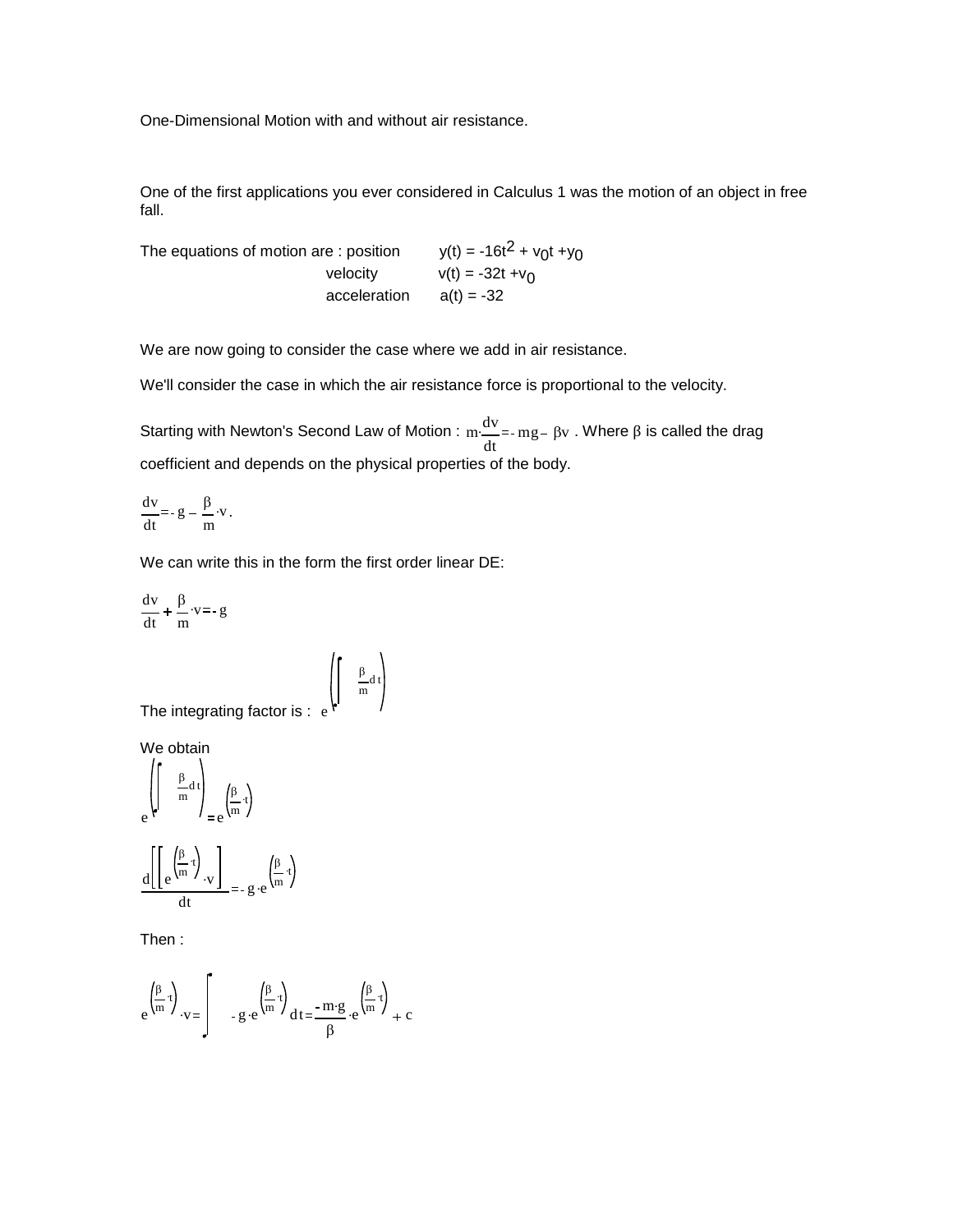$$
v(t) = \frac{-m \cdot g}{\beta} + c \cdot e^{-\left(\frac{\beta}{m} \cdot t\right)}
$$

Applying the initial condition v(0) =  $v_0$  we have finally  $v = \frac{mg}{c}$ β m g β  $\cdot \frac{g}{\circ} + v_0$  e βt  $\cdot$ em

Recall in the English system the weight of an object is mg so to formulate this in terms weight and not mass we would have  $v$ =- $\left(\frac{w}{w}\right)$ β w β  $v_0$  e  $\overline{\beta}$  ·g ·t  $\cdot e^{-w}$ 

Let's Compare the velocity in the cases with and without air resistance.

Let v<sub>f</sub> represent the velocity of an object in free fall and v<sub>r</sub> represent the velocity of an object with air resistance.



t

Notice with air resistance the velocity appears to approach a limiting value whereas in the free fall case the velocity continues to decrease. This limiting value is called the terminal velocity and we can see

$$
\lim_{t \to \infty} -\left(\frac{w}{\beta}\right) + \left(\frac{w}{\beta} + v_0\right) e^{-\frac{\beta \cdot g \cdot t}{w}} = \frac{-w}{\beta}.
$$

$$
g := 32
$$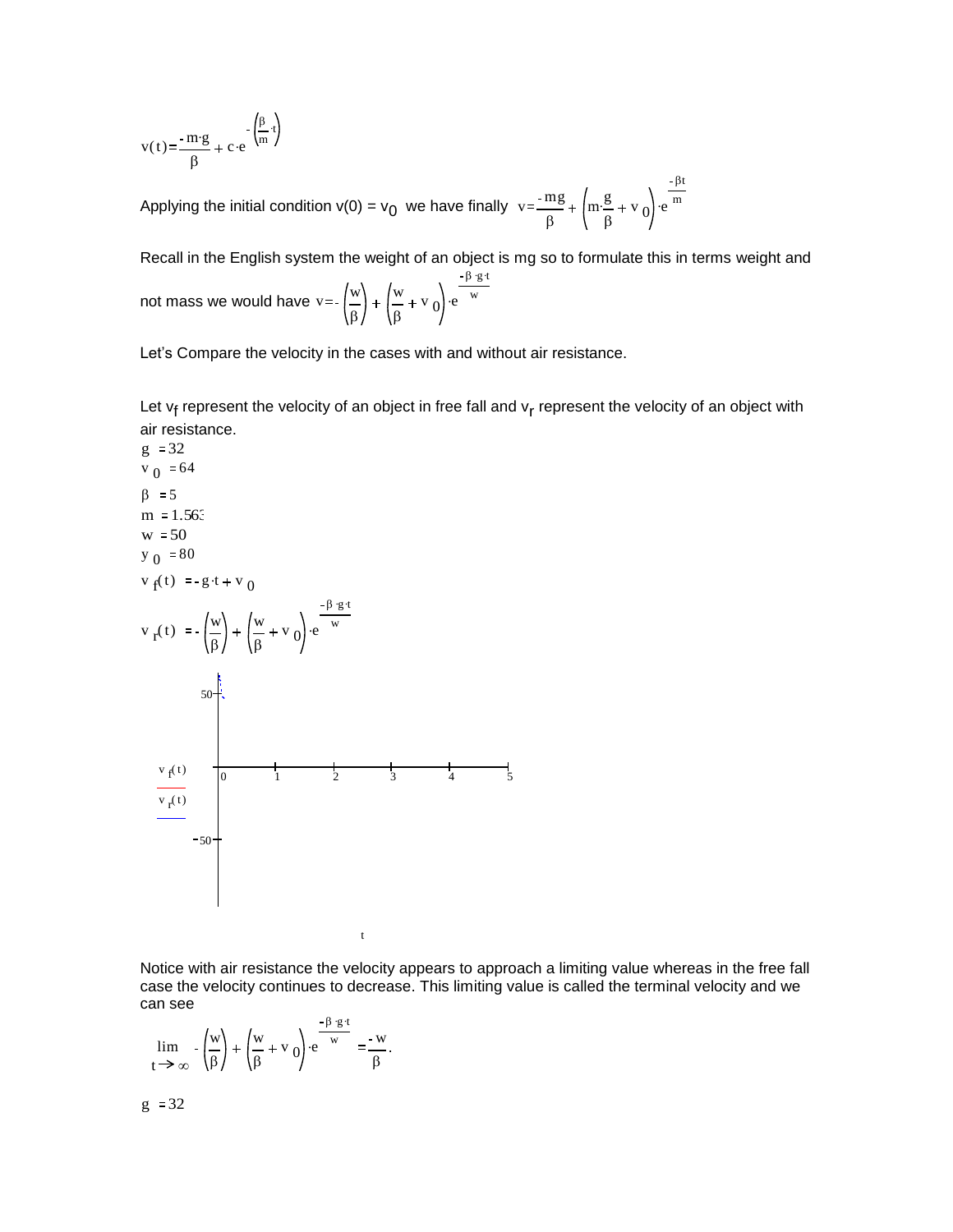

[View animation VELOCITY](http://www.calculus7.com/sitebuildercontent/sitebuilderfiles/velocity2.avi) and note as  $\beta$  decreases vf approaches vr and the terminal velocity  $-> -\infty$ 

To prove this formally show using some algebraic manipulation and L'Hoptital's Rule

$$
\lim_{\beta \to 0} \frac{-mg}{\beta} + \left(m \cdot \frac{g}{\beta} + v_0\right) e^{-\frac{\beta t}{m}} = -g \cdot t + v_0
$$

Let's Consider The position functions. Using the same conventions as before we have:  $y_f(t) = -16t^2 + v_0t + y_0$ .

Using  $\frac{dy}{dx}$ dt  $v_r(t) = -\left(\frac{w}{a}\right)$ β w β  $v_0$  e  $\beta$  ·g ·t  $ve^{\text{w}}$  we can separate variables and integrate to obtain:

$$
y_{r}(t) := \left(-\frac{w}{\beta} \cdot t\right) - \frac{w}{\beta \cdot g} \cdot \left[\left(\frac{w}{\beta} + v_{0}\right) \cdot e^{\frac{-\beta \cdot g \cdot t}{w}}\right] + C.
$$

Applying the initial condition we obtain C =  $y_0 + \frac{w}{\alpha}$  $\beta \cdot g$ w β  $\cdot \left( \frac{w}{0} + v_0 \right)$ .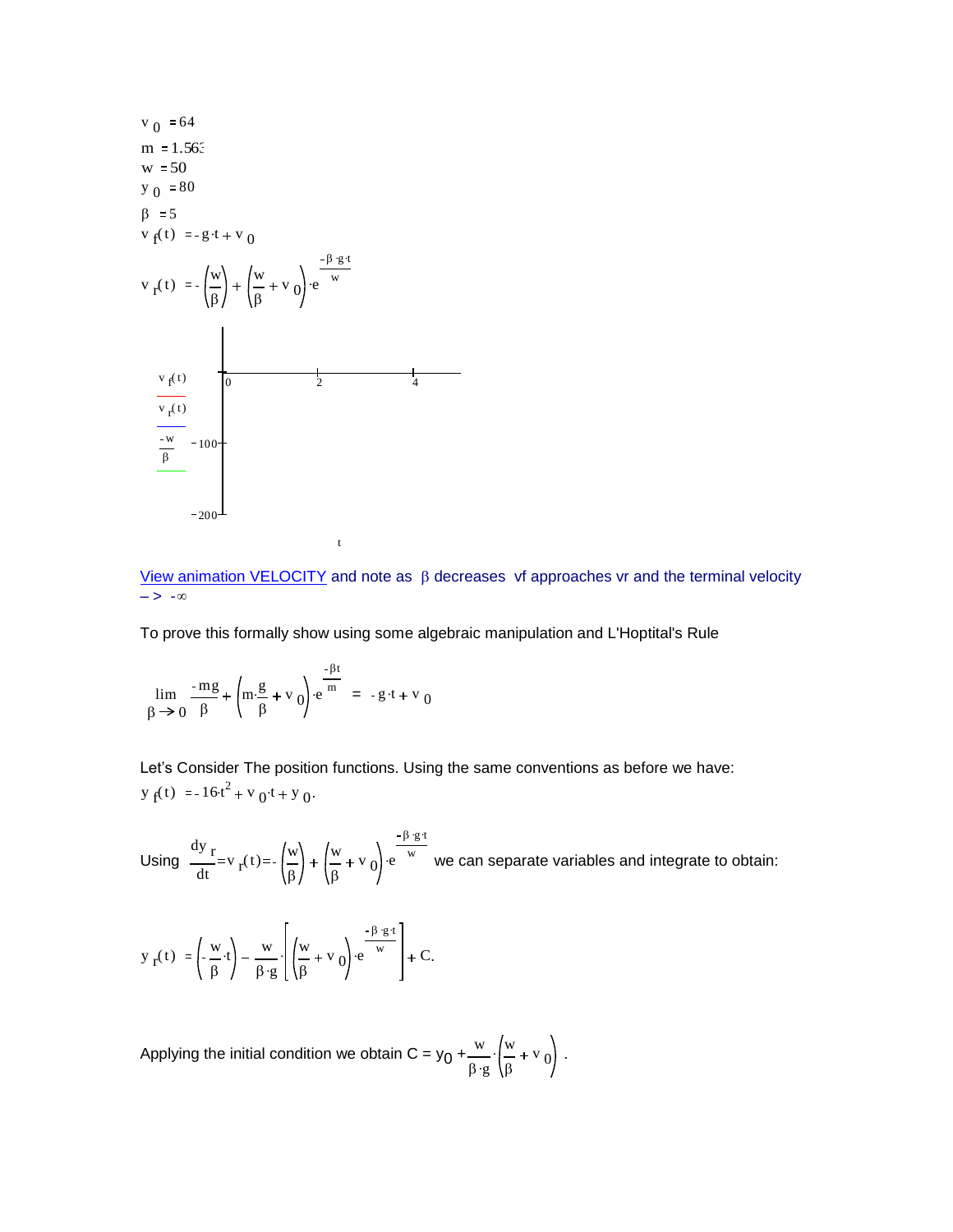

[View animation POSITION](http://www.calculus7.com/sitebuildercontent/sitebuilderfiles/position1.avi) and Again as  $\beta$  decreases and you will see the position function for the air resistance case approach the position function for the case with no air resistance

Let's consider the two together  $g := 32$ 

β

 $v_0$  = 64  $\beta := 5$  $m = 1.563$  $w = 50$  $y_0 = 80$  $y_f(t) = -16t^2 + v_0t + y_0$  $y_r(t) = -\frac{w}{a}$  $\cdot t - \frac{w}{w}$  $\overline{\beta \cdot g}$ w  $\cdot \left(\frac{w}{a} + v_0\right)$  e  $\beta$  ·g ·t  $\cdot e^{-w}$  + y 0 w  $\overline{\beta \cdot g}$ w  $\cdot \left( \frac{w}{\rho} + v_0 \right)$ 

β

In the first graph let's consider what happens in the first 2 seconds Because of air resistance  $y_r$ reaches its maximum height and starts falling before y<sub>f</sub>.

β

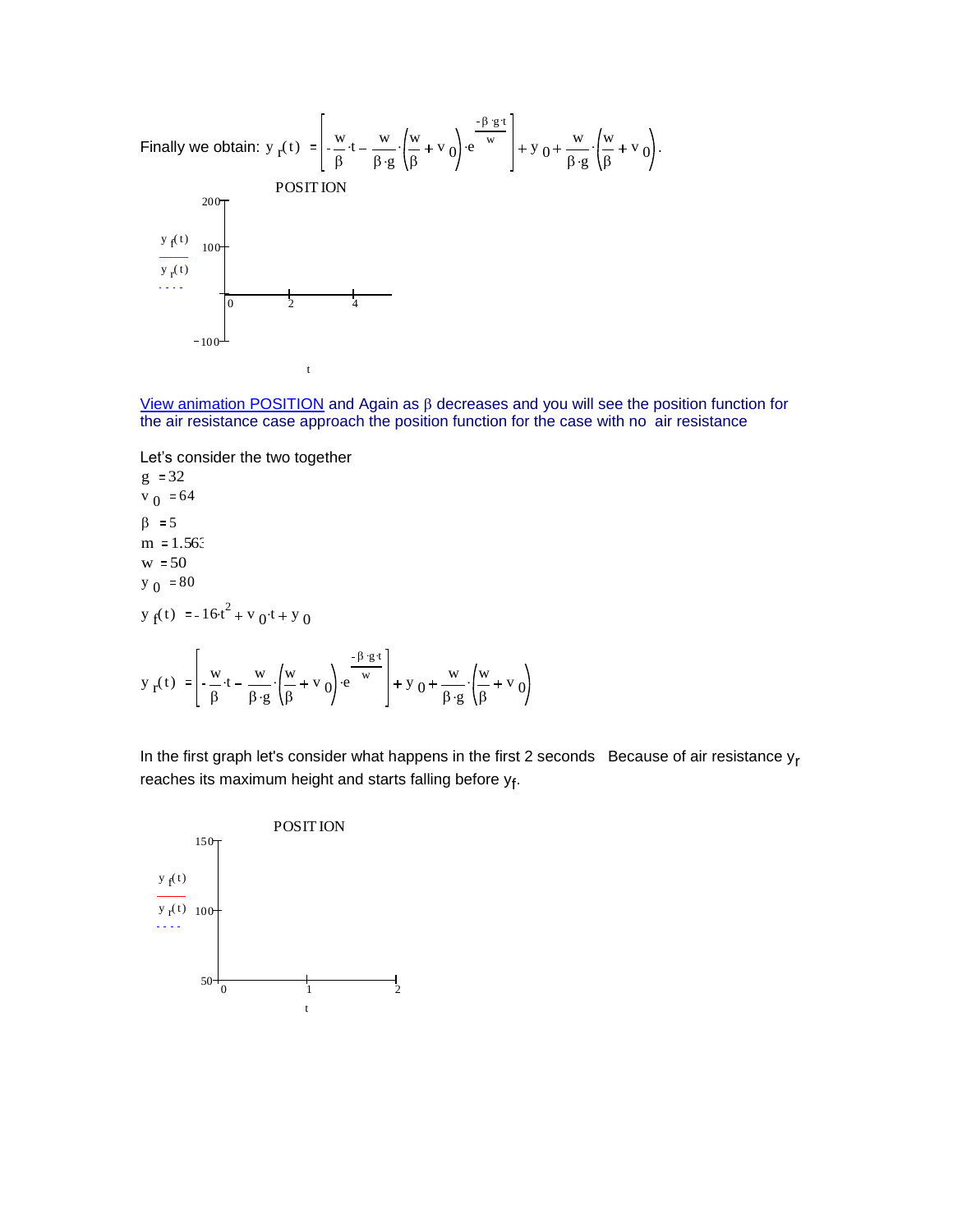

[View animation FIRST 2 SECS](http://www.calculus7.com/sitebuildercontent/sitebuilderfiles/pos2sec.avi)

In this second graph We consider the entire trajectories. Note that without air resistance the particle rises more quickly then as it starts to fall it speeds up catches and passes the particle with air resistance.

The reason being of course that with air resistance the particle reaches its terminal velocity. Note also that as the particle reaches terminal velocity the plot of v<sub>r</sub> approaches a constant value and the position function is becoming linear.



[View animation ENTIRE TRAJECTORY](http://www.calculus7.com/sitebuildercontent/sitebuilderfiles/position5sec.avi)

 In certain problems such as releasing an object or parachute problems since the motion is one direction we are more concerned with speed and distance rather than position and velocity. In these cases we take down as the positive direction.

The DE takes the form  $\frac{dv}{dt}$ dt  $\frac{dv}{dt}$ =mg –  $\beta v$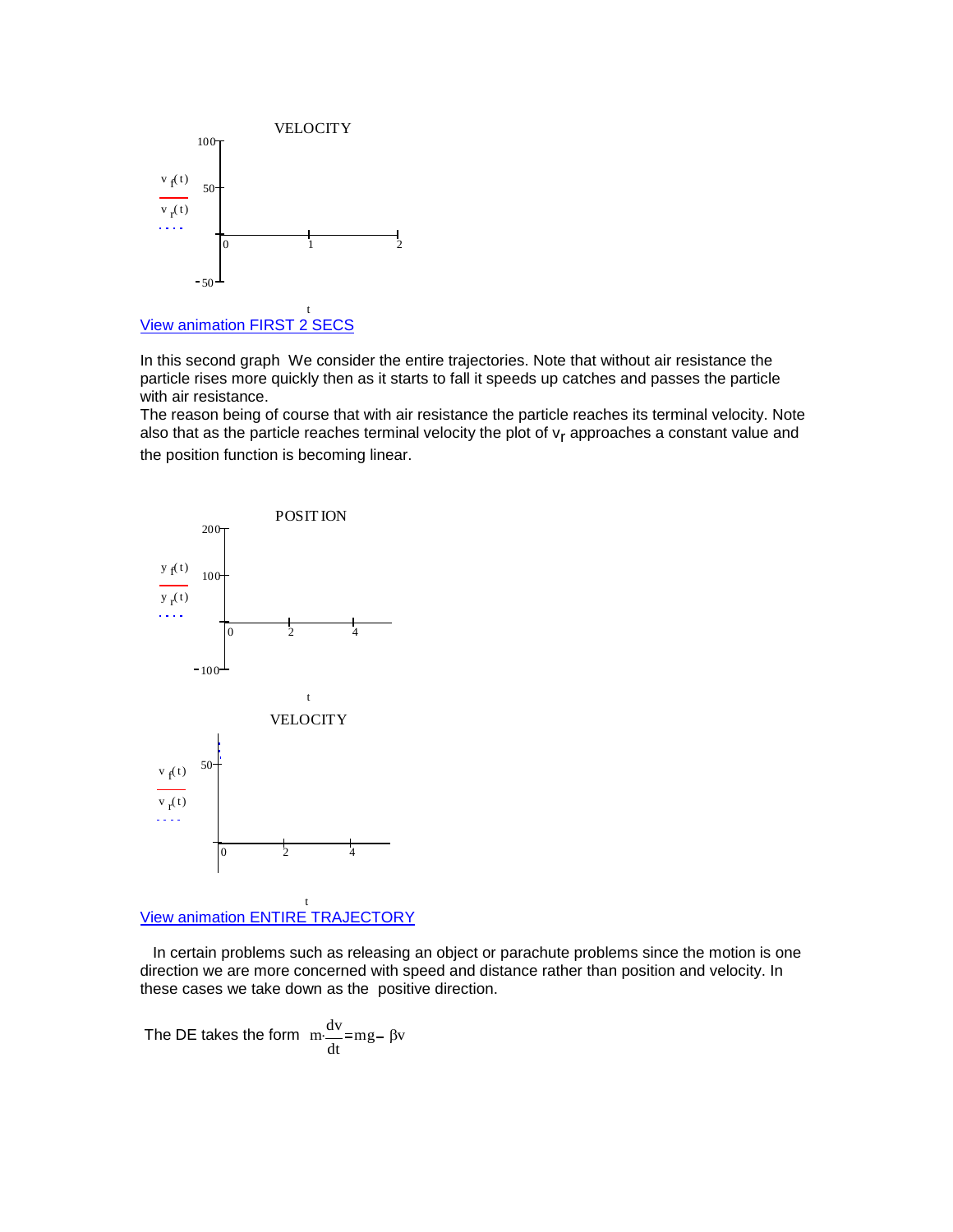and the solution is 
$$
v = \frac{mg}{\beta} - \left(\frac{mg}{\beta} - v_0\right) e^{-\frac{\beta t}{m}}
$$
. (note:Typically in these cases v<sub>0</sub> is 0.)

 $g := 32$  $v_0 = 0$  $\beta := 5$  $m = 1.563$  $w = 50$  $y_0 = 80$  $v_f(t) := g(t + v_0)$ 



For distance we then have:

Using the same conventions as before we have:

$$
y_f(t) := 16 \cdot t^2 + v_0 \cdot t + y_0.
$$

Using  $\frac{dy}{dx}$ dt  $v_r(t) = \frac{w}{0}$ β w β  $v_0$  e  $\beta$  ·g ·t  $ve^{\text{w}}$  we can separate variables and integrate to obtain:

$$
y_{r}(t) := \frac{w}{\beta} \cdot t + \frac{w}{\beta \cdot g} \cdot \left(\frac{w}{\beta} - v_{0}\right) \cdot e^{-\frac{\beta \cdot g \cdot t}{w}} + C.
$$

Applying the initial condition we obtain C = y<sub>0</sub> -  $\frac{w}{a}$  $\overline{\beta \cdot g}$ w β  $\cdot \left( \frac{w}{\rho} - v_0 \right)$ .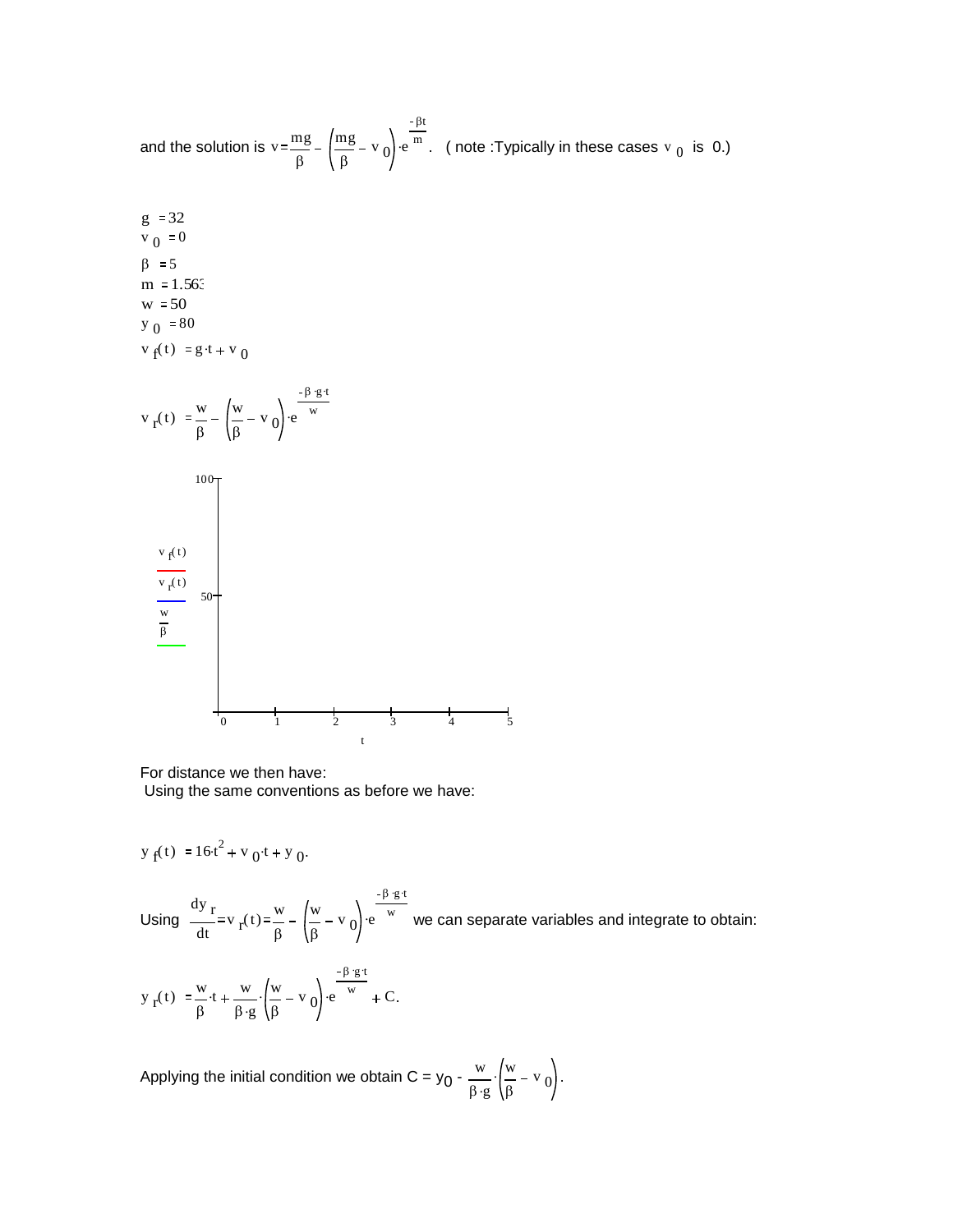Finally we obtain: 
$$
y_r(t) := \frac{w}{\beta}t + \frac{w}{\beta \cdot g} \cdot (\frac{w}{\beta} - v_0) e^{-\frac{\beta \cdot g t}{w}} + y_0 - \frac{w}{\beta \cdot g} \cdot (\frac{w}{\beta} - v_0)
$$
.  
\n $g := 32$   
\n $v_0 := 0$   
\n $\beta := 5$   
\n $m := 1.56$ :  
\n $w := 50$   
\n $y_0 := 0$   
\n $y_f(t) := \frac{w}{\beta}t + \frac{w}{\beta \cdot g} \cdot (\frac{w}{\beta} - v_0) e^{-\frac{\beta \cdot g t}{w}} + y_0 - \frac{w}{\beta \cdot g} \cdot (\frac{w}{\beta} - v_0)$   
\n $y_r(t) := \frac{100}{\beta}$   
\n $\frac{y_f(t)}{s}$ 

Here we have taken the release point  $y(0)$  to be 0.

0 2 4 6 8

t

Note in 2 secs without air resistance the object has already fallen 100 ft whereas with air resistance the object has only fallen about 20 ft.

Summary

## **Velocity**

Metric System

$$
m \cdot \frac{dv}{dt} = -mg - \beta v
$$
  

$$
v = \frac{-mg}{\beta} + \left(m \cdot \frac{g}{\beta} + v_0\right) \cdot e^{-\frac{\beta t}{m}}
$$